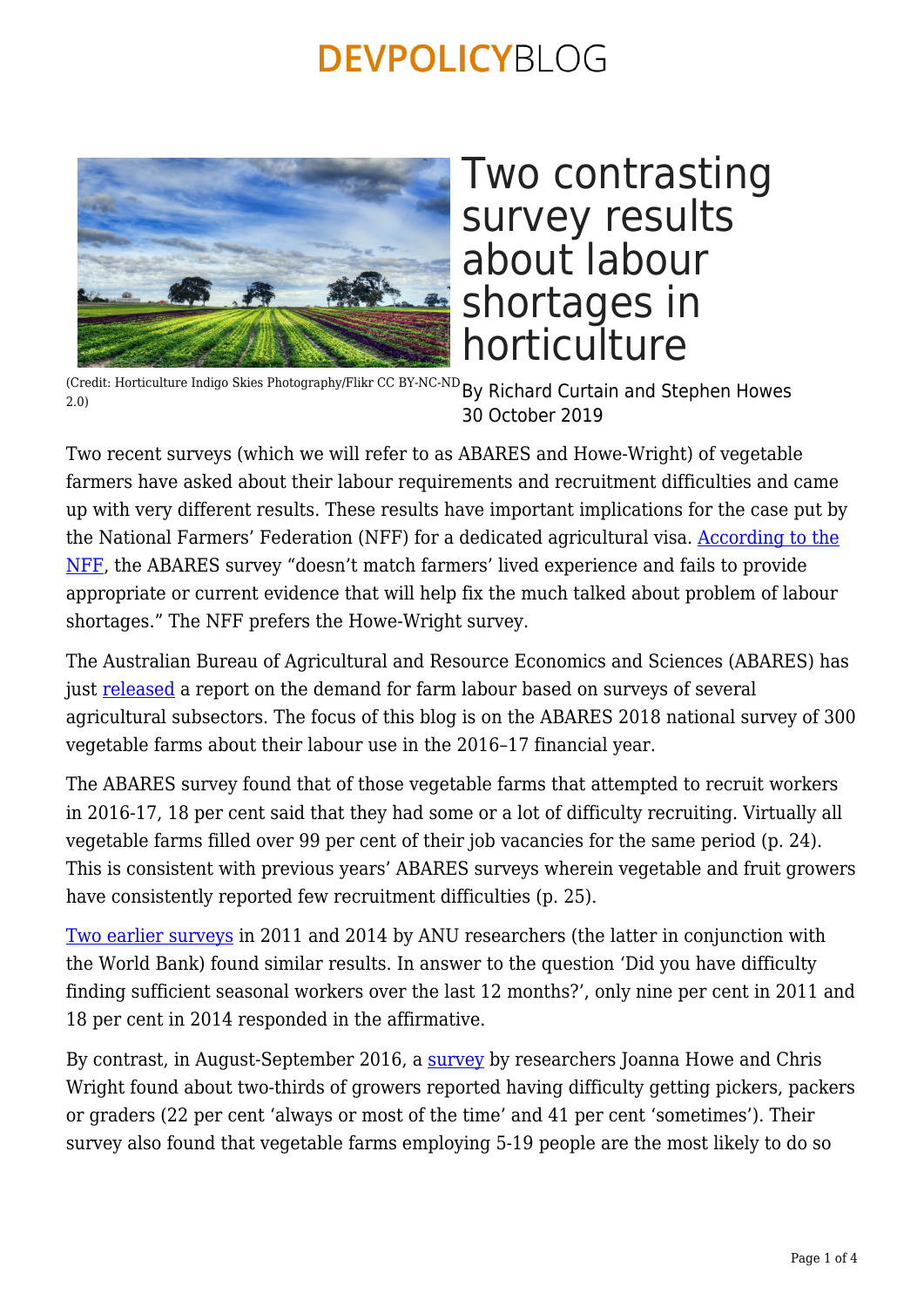(pp. 6 & 52). Howe and Wright also report that 40 per cent of the vegetable farmers surveyed agreed that on occasions in the last five years they could not get as many workers as they needed. A quarter of all growers not able to find workers said they had left the vegetables unpicked (pp. 6 & 52).

How could these surveys deliver such different results?

One difference between the two surveys is how the samples were drawn. The ABARES vegetable grower survey covered all states and territories, except the Northern Territory (NT). The survey results are weighted to provide estimates of all vegetable growers, excluding the NT. The survey sample was drawn from the Australian Bureau of Statistics Business Register which is primarily sourced from the Australian Business Register and the Australian Tax Office.

The sample for the Howe-Wright survey, however, was drawn from the contact lists supplied by state agricultural associations representing vegetable growers, notably NSW Farmers, AUSVEG VIC, Growcom (QLD), AUSVEG SA and vegetablesWA. The sample drawn from this population may be different to one based on the ABR. Respondents were informed who commissioned it [\(p. 68\)](https://www.researchgate.net/publication/331586320_Towards_a_Durable_Future_Tackling_Labour_Challenges_in_the_Australian_Horticulture_Industry_-_APPENDICES). This may have introduced a bias, alerting respondents to how the survey results could be used.

Another difference between the surveys is the framing of the questions. The Howe-Wright questionnaire is *public*; the ABARES one is not, but we have been able to find out some information about it. The ABARES survey question on difficulty recruiting followed detailed questions on which occupations farms attempt to recruit for, how many, and why, all for 2016-17. There is then a general question: 'To what extent did you have difficulty recruiting staff?' Possible responses were: 'a lot of difficulty', 'some difficulty' and 'no difficulty.'

The Howe-Wright survey question was different: 'In general, how often do you find it difficult to get pickers, packers or graders?'. The three possible responses were 'always or most of the time', 'sometimes' or 'never' (p. 52). It is not altogether clear what impact these different questions would have, but there are reasons to believe that the Howe-Wright question is more likely to generate responses indicating a shortage. If a response is negative, the farmer might think 'not often' and then choose 'sometimes' rather than 'never'. By contrast, for the ABARES question, a negative response clearly translates into 'no extent' and then 'no difficulty'. Put differently, one might answer that one has 'no difficulty' recruiting staff, but not that one 'never has difficulty'. Finally, this Howe-Wright survey question lacks a timeframe, whereas the ABARES one is in relation to a single year.

The question about recruitment difficulties over the last five years asked by Howe and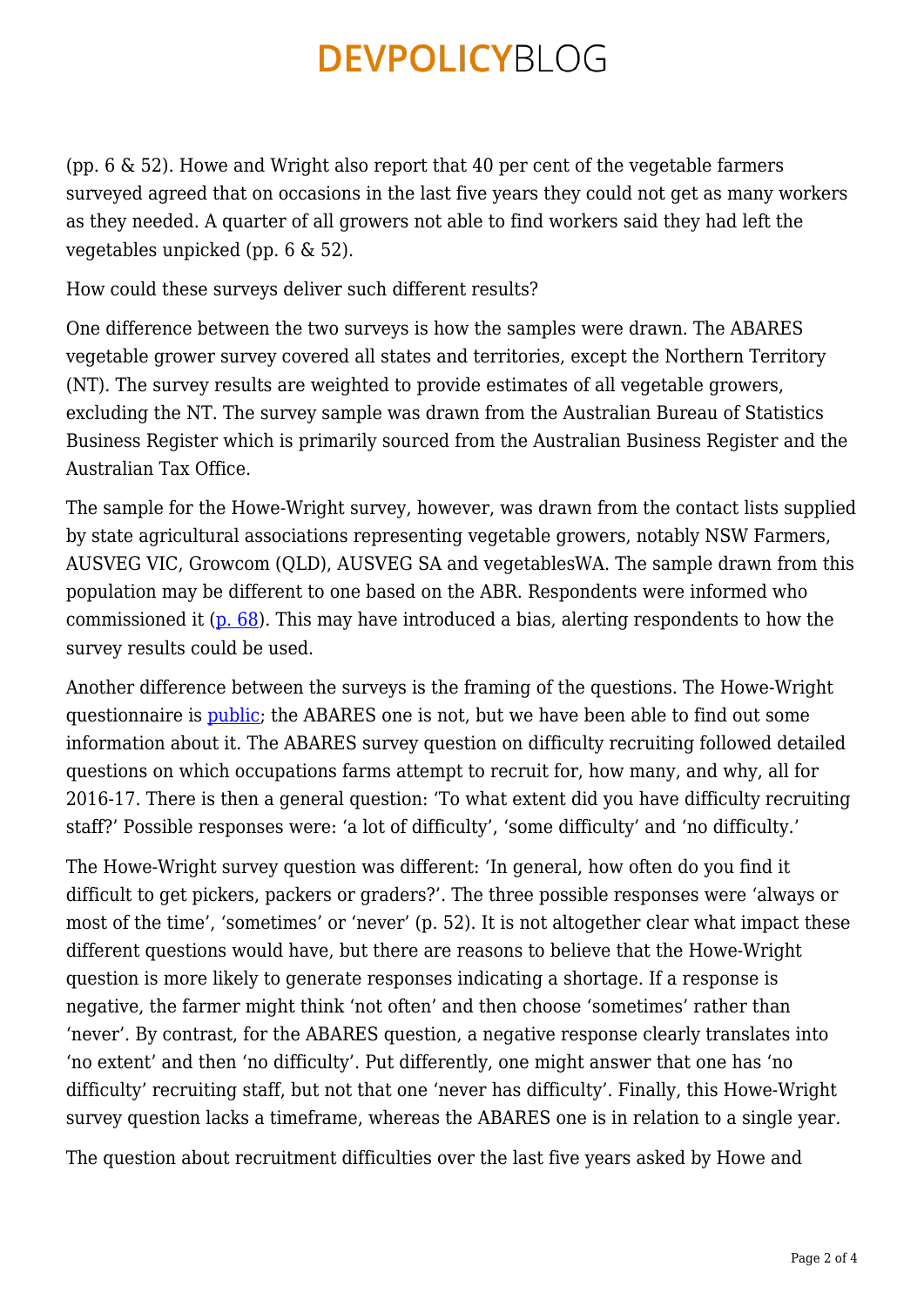Wright is, 'In the last five years, have there been any occasions where you were not able to get as many pickers, packers or graders as you needed?'. One might answer yes to this, but no to the ABARES/ANU question about whether one had difficulty recruiting staff.

In summary, three differences between the two surveys stand out: different sampling frames; the potential effect on the respondent of who commissioned the survey; and the different framing of the questions. The relative importance of these is impossible to say. The association of the Howe-Wright survey with industrial associations, and the consistency of the ABARES response over time and with the ANU surveys should all lead us to give the ABARES survey more weight.

Another and perhaps the most compelling reason for giving the ABARES survey results more weight is that its findings are comparable with other sectors. It is hardly surprising that any group of employers should have some difficulties recruiting workers. The question of policy interest is whether that group faces more or less recruitment difficulties than others. As the graph below shows, the ABARES report finds that vegetable and irrigated fruit and nut growers actually have far fewer recruitment difficulties than the Australian employers economy-wide. (The economy-wide results come from the Department of Employment and summarise the response to a similar question to the ABARES one.)



### **Proportion of farms and firms with recruitment difficulties**

It is not surprising that farmer organisations prefer the Howe-Wright results over the